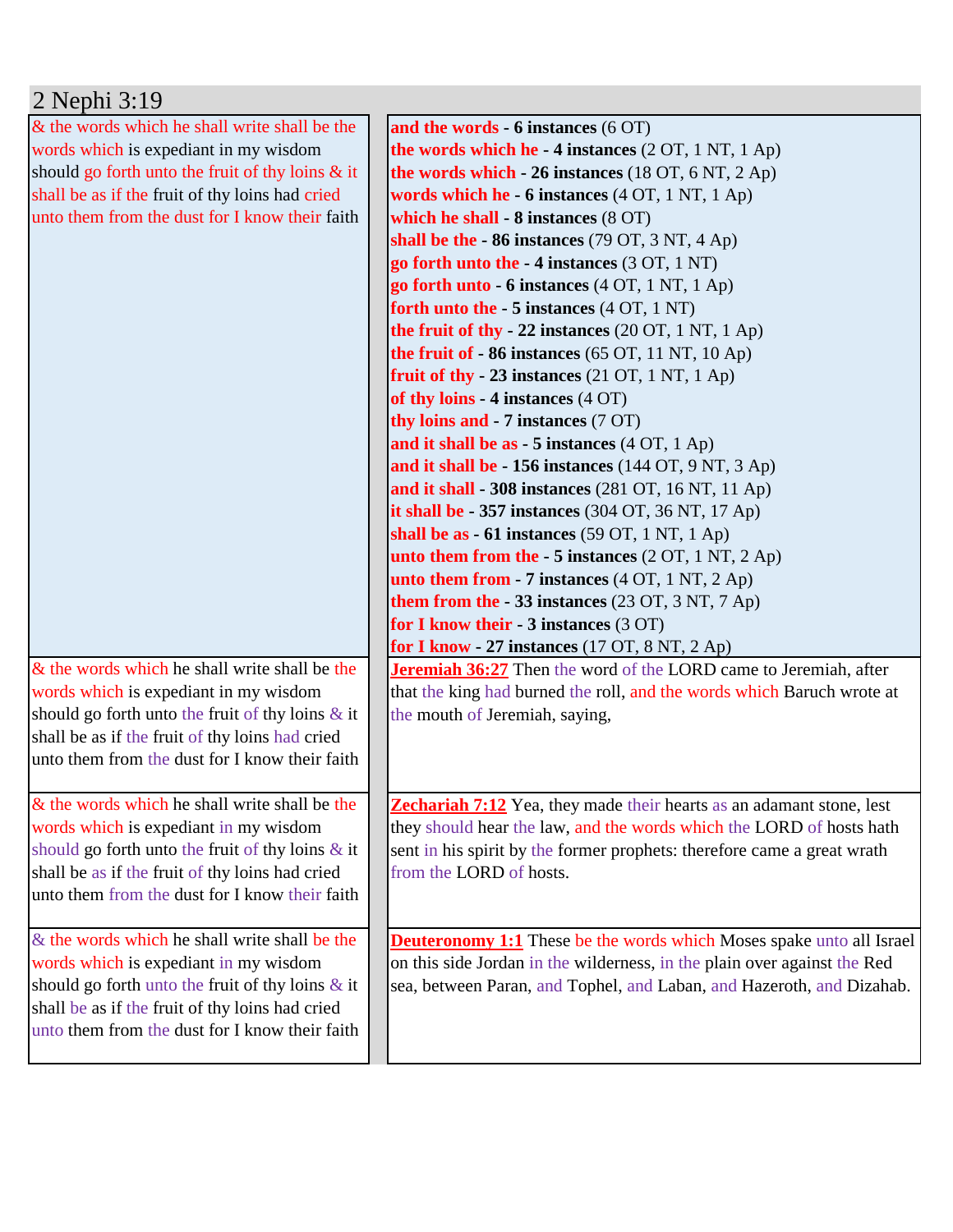| & the words which he shall write shall be the<br>words which is expediant in my wisdom<br>should go forth unto the fruit of thy loins $\&$ it<br>shall be as if the fruit of thy loins had cried<br>unto them from the dust for I know their faith   | <b>Deuteronomy 18:19</b> And it shall come to pass, that whosoever will not<br>hearken unto my words which he shall speak in my name, I will require<br>it of him.                                                                                                                   |
|------------------------------------------------------------------------------------------------------------------------------------------------------------------------------------------------------------------------------------------------------|--------------------------------------------------------------------------------------------------------------------------------------------------------------------------------------------------------------------------------------------------------------------------------------|
| & the words which he shall write shall be the<br>words which is expediant in my wisdom<br>should go forth unto the fruit of thy loins $\&$ it<br>shall be as if the fruit of thy loins had cried<br>unto them from the dust for I know their faith   | <b>Deuteronomy 17:18</b> And it shall be, when he sitteth upon the throne of<br>his kingdom, that he shall write him a copy of this law in a book out of<br>that which is before the priests the Levites:                                                                            |
| & the words which he shall write shall be the<br>words which is expediant in my wisdom<br>should go forth unto the fruit of thy loins $\&$ it<br>shall be as if the fruit of thy loins had cried<br>unto them from the dust for I know their faith   | <b>Ezekiel 37:20</b> And the sticks whereon thou writest shall be in thine<br>hand before their eyes.                                                                                                                                                                                |
| $&$ the words which he shall write shall be the<br>words which is expediant in my wisdom<br>should go forth unto the fruit of thy loins $\&$<br>it shall be as if the fruit of thy loins had cried<br>unto them from the dust for I know their faith | <b>Jeremiah 48:7</b> For because thou hast trusted in thy works and in thy<br>treasures, thou shalt also be taken: and Chemosh shall go forth into<br>captivity with his priests and his princes together.                                                                           |
| & the words which he shall write shall be the<br>words which is expediant in my wisdom<br>should go forth unto the fruit of thy loins &<br>it shall be as if the fruit of thy loins had cried<br>unto them from the dust for I know their faith      | Zechariah 14:2 For I will gather all nations against Jerusalem to battle;<br>and the city shall be taken, and the houses rifled, and the women<br>ravished; and half of the city shall go forth into captivity, and the<br>residue of the people shall not be cut off from the city. |
| & the words which he shall write shall be the<br>words which is expediant in my wisdom<br>should go forth unto the fruit of thy loins & it<br>shall be as if the fruit of thy loins had cried<br>unto them from the dust for I know their faith      | Jeremiah 21:14 But I will punish you according to the fruit of your<br>doings, saith the LORD: and I will kindle a fire in the forest thereof, and<br>it shall devour all things round about it.                                                                                     |
| & the words which he shall write shall be the<br>words which is expediant in my wisdom<br>should go forth unto the fruit of thy loins $\&$ it<br>shall be as if the fruit of thy loins had cried<br>unto them from the dust for I know their faith   | <b>Ezekiel 21:6</b> Sigh therefore, thou son of man, with the breaking of thy<br>loins; and with bitterness sigh before their eyes.                                                                                                                                                  |